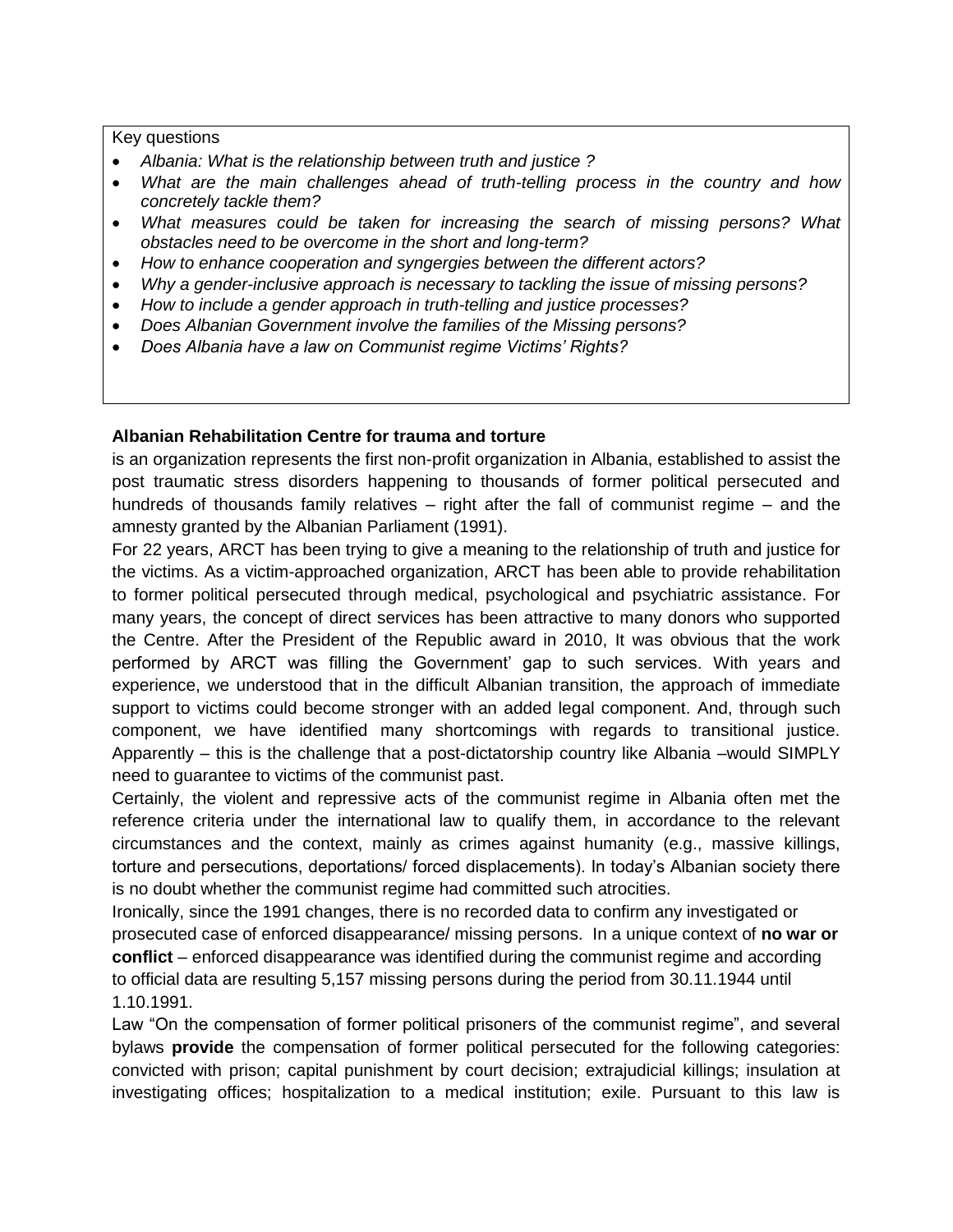adopted the decision of the Council of Ministers (DCM) "For the determination of the administrative review procedures related the claims, and financial compensation for the families of the victims unjustly executed without trial, for political reasons, from 30.11.1944 until 1.10.1991".

The inclusion "of enforced disappearance" in the Albanian Criminal Code came as a specific criminal offense with the amendments of 2013 and apparently offers only preventive approach. To date victims of the communist regime in Albania- *well defined and identifiable through international standards, but not regulated in domestic legislatio*n - receive unstructured and extremely low and incomplete [due to state budget restrictions] reparations which basically are calculated based on a different legal reference, i.e. unjust punishment, instead of crimes against humanity. This may be a call for the authorities to address the terminology and communist crime typology.

In Albania, the international law enjoys a privileged position in relation to domestic law, by prevailing over it: Article 122 of the Albanian Constitution determines this obligation. In this respect, the international community can easily ask for full application of the International Convention for the Protection of All Persons from Enforced Disappearances, as it is ratified by the Republic of Albania in 2007 (by the law No. 9802, dated 13.09.2007), along with the CAT Convention (1996), the European Convention of Human Rights (Right to life) (1995) = as legally binding instruments. After all, the Nuremberg Principles and their universal validity are perfectly known to Albania, as a member state of the United Nations (UN) since 1955.

Assuming that political will to condemn communist crimes is inevitable, necessary and healthy for a society, investigations into human rights abuses **may take** various forms: from official, well-resourced state-sponsored exhumations to unofficial searches and own-sponsored exhumations by family members, along with memoralization and historical efforts.

Legislation initiatives/reviews/completion are needed to ensure efficient prosecution of crimes during the communist regime in line with international standards, namely applicable instruments/proceedings to adopt all measures necessary to combat impunity and to set up comprehensive reparation programmes.

The complicated and difficult process of exhumation requires also for support dedicated to the family relatives (be it medical, moral or material/financial support). Such support has not been addressed so far by any mechanism or legislation. Considering the advanced age of some relatives, we raise the concerns regarding the factual enjoyment of access to complaint against state institutions on their right to truth. In order for this right to be implemented, ARCT will push for court enforcements as part of the determination of responsibilities of the relevant organ or institution.

Combined with (hopefully) positive outcomes of the Agreement of the Albanian Government with the ICMP, we hope to have clear response to the large issue of those missed during the dictatorship.

ARCT still believes that there is still time and need to address these issues through an inclusive approach, where victims and family relatives have voice and faces. After all, only the victims have the right to forgive for what they have suffered. Only them have the right to draw a thick black line under the past, and always only for the injustices that have been done to them. Nobody else has this right! And if someone appropriates this right, then accounts still remain to be settled.